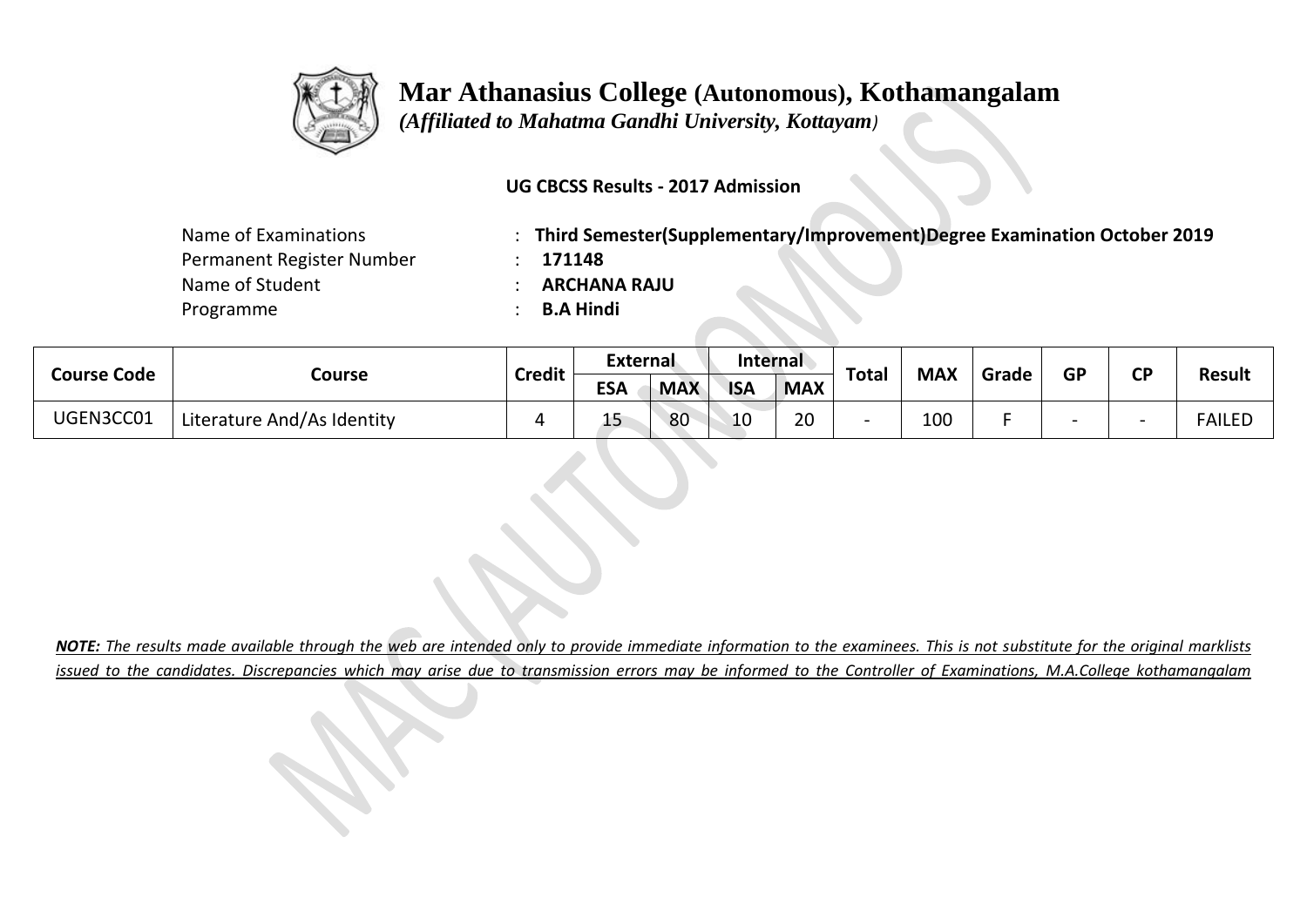

### **Mar Athanasius College (Autonomous), Kothamangalam**

 *(Affiliated to Mahatma Gandhi University, Kottayam)*

### **UG CBCSS Results - 2017 Admission**

| Name of Examinations      |
|---------------------------|
| Permanent Register Number |
| Name of Student           |
| Programme                 |

: Third Semester(Supplementary/Improvement)Degree Examination October 2019

 $: 171153$ 

Name of Student : **FAHAD ALIYAR**

Programme : **B.A Hindi**

| <b>Course Code</b> | Course                        | Credit | <b>External</b> |            | <b>Internal</b> |            |                          |            |       |           | <b>CD</b> |               |
|--------------------|-------------------------------|--------|-----------------|------------|-----------------|------------|--------------------------|------------|-------|-----------|-----------|---------------|
|                    |                               |        | <b>ESA</b>      | <b>MAX</b> | <b>ISA</b>      | <b>MAX</b> | <b>Total</b>             | <b>MAX</b> | Grade | <b>GP</b> |           | <b>Result</b> |
| UGEN3CC01          | Literature And/As Identity    |        |                 | 80         |                 | 20         | $\overline{\phantom{0}}$ | 100        |       |           | -         | <b>FAILED</b> |
| UGHN3CC01          | Poetry, Grammar & Translation |        | 10              | 80         | 11<br>-- -      | 20         | $\overline{\phantom{0}}$ | 100        |       |           |           | <b>FAILED</b> |

*NOTE: The results made available through the web are intended only to provide immediate information to the examinees. This is not substitute for the original marklists issued to the candidates. Discrepancies which may arise due to transmission errors may be informed to the Controller of Examinations, M.A.College kothamangalam*